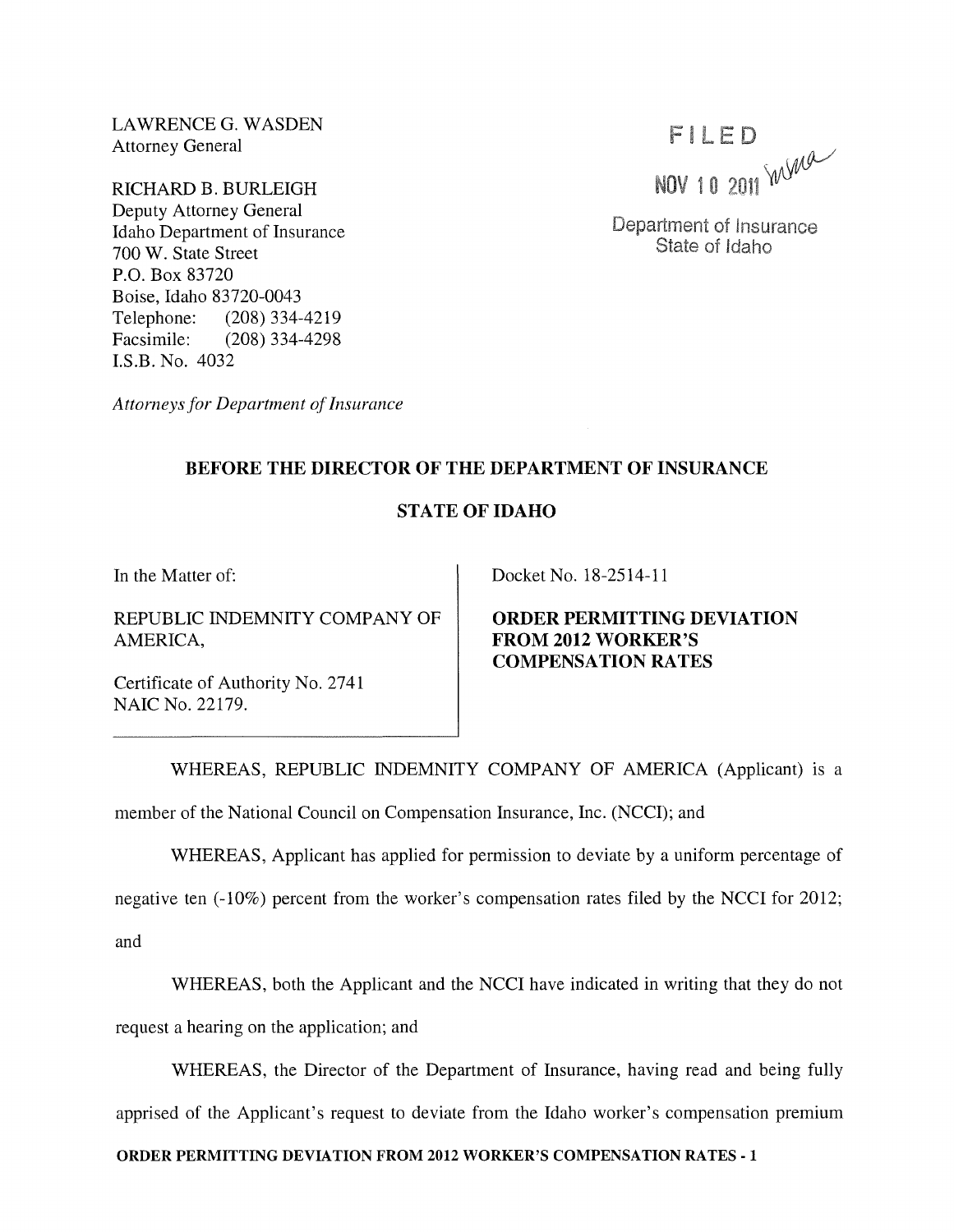rates filed by the NCCI for 2012, has determined that the requested rate deviation is justified;

NOW, THEREFORE, IT IS HEREBY ORDERED that, pursuant to Idaho Code § 41- 1614, the Applicant's request for a uniform percentage deviation of negative ten (-10%) percent from the worker's compensation rates filed by the NCCI for 2012, exclusive of terrorism rates, is GRANTED. This deviation from the Idaho worker's compensation premium rates filed by the NCCI for 2012 shall take effect January 1, 2012, and shall remain in effect for one year from that date unless terminated sooner with the approval of the Director.

DATED this  $\sqrt{D_{\text{max}}^{\mu}}$  day of November 2011.

STATE OF IDAHO DEPARTMENT OF INSUR

haunfeal

WILLIAM W. DEAL Director

## NOTIFICATION OF RIGHTS

This is a final order of the Department. Any party may file a motion for reconsideration of this final order within fourteen (14) days of the service date of this order. The agency will dispose of the petition for reconsideration within twenty-one (21) days of its receipt, or the petition will be considered denied by operation of law. *See* Idaho Code § 67-5246(4).

Pursuant to Idaho Code §§ 67-5270 and 67-5272, any party aggrieved by this final order or orders previously issued in this case may appeal this final order and all previously issued orders in this case to district court by filing a petition in the district court of the county in which:

- i. A hearing was held,
- ii. The final agency action was taken,